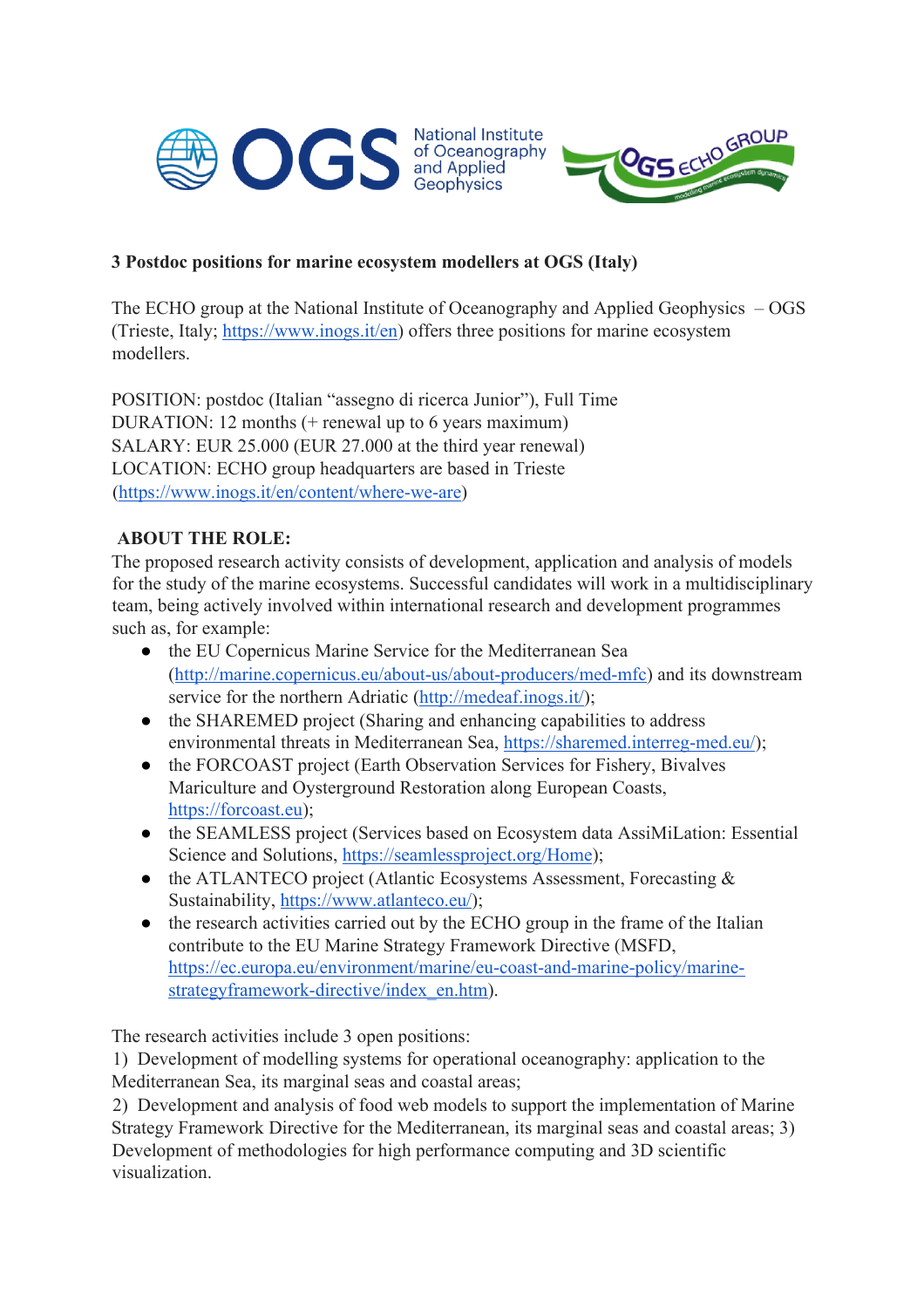In detail:

Position 1: The research activity aims to develop, apply and analyze numerical models for the study of marine systems within a multidisciplinary team and in the framework of international projects (e.g., FORCOAST: Earth Observation Services for Fishery, Bivalves Mariculture and Oysterground Restoration along European Coasts; SHAREMED: Sharing and enhancing capabilities to address environmental threats in Mediterranean Sea) or within research activities with similar topics. In particular, the activity will focus on the development and implementation of operational modeling systems at the sub-regional scale, for monitoring and forecasting the physical and biogeochemical properties of the sea. The models will be based on the coupled MITgcm-BFM system and they will be calibrated and validated in each study area. To reduce the uncertainty of the forecasts, the models will be integrated with observational data through data assimilation schemes.

Position 2: The activity will focus on the development of high trophic level models and their implementation in Italian seas case studies at different spatial scales. Objective of the study is the improvement of the skill of such models by including environmental drivers (e.g., offline and potentially online coupling with biogeochemical models), anthropogenic drivers (fisheries pressure from VMS/AIS) and/or climatic induced changes to describe marine ecosystem dynamics. Specifically, the activity includes validation and calibration of models with different sources of observations (e.g., stock assessments, data from monitoring systems and other sources). A further objective is the use of model results to define and test indicators supporting MFSD D4 descriptor.

Position 3: The activity will focus on the development of methods and codes (e.g., Fortran, Phyton and C) for data analysis and high performance computing for oceanographic models using CPU and GPU parallel computing paradigms, and on the development and implementation of methods and codes for high performance 3D scientific visualization of oceanographic model results.

## **HOW TO APPLY:**

See website https://www.inogs.it/en/node/1799 and carefully follow all the instructions. Deadline: 21 January 2022

#### **APPLICANT:**

We are looking for proactive young scientists, enthusiastic for the opportunity to acquire new knowledge, interested in following a sharp learning curve, with good planning skills and the ability to work independently. We expect enthusiasm and willingness to exploit her/his own skills in ocean research for the benefits of communities and for pursuing sustainability of human activities The applicant should see this as an opportunity to develop the career through scientific publications and to actively participate in the R&D activities of collaborative research projects, both at a national and international level. Candidates should aim at becoming a future leader in their field.

We expect that applicants' skills and qualifications will include: